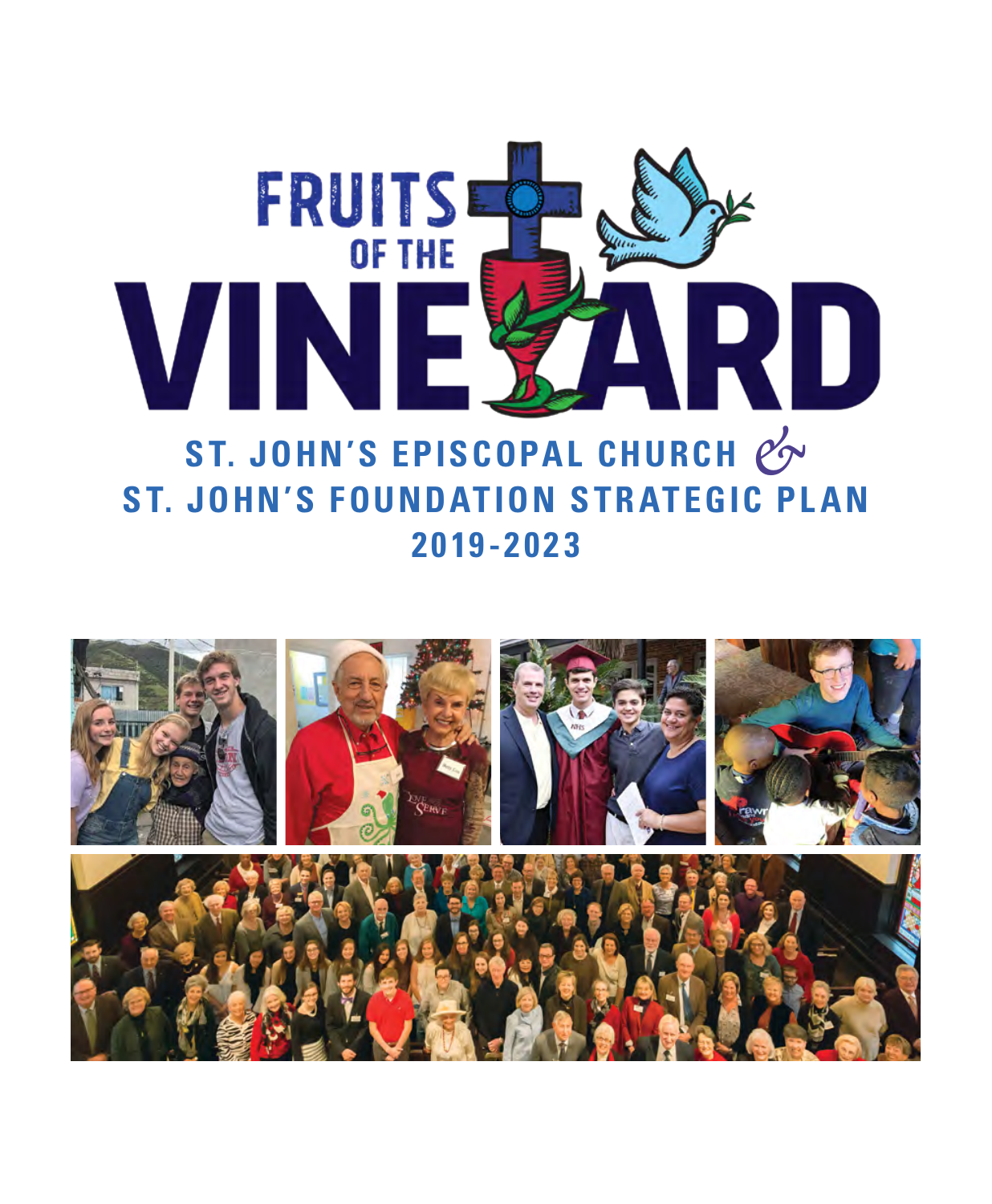

## **Vision**

**In 2023, St. John's is a vibrant spiritual home with open doors to all leading a joyful revolution to share the abundant grace of God.** 

| <b>Growing Our Faith</b><br><b>Community</b>                                                                                                                                                                                                                                                                                                                                                                                                                                                                                                                                                                                                                                                                                             | <b>Growing in Spiritual Depth</b><br>and Outreach                                                                                                                                                                                                                                                                                                                                                                                                                                             | <b>Growing in Resources</b>                                                                                                                                                                                                                                                                                                                                                                                                                                                                                                                                                                                                                                                                      |
|------------------------------------------------------------------------------------------------------------------------------------------------------------------------------------------------------------------------------------------------------------------------------------------------------------------------------------------------------------------------------------------------------------------------------------------------------------------------------------------------------------------------------------------------------------------------------------------------------------------------------------------------------------------------------------------------------------------------------------------|-----------------------------------------------------------------------------------------------------------------------------------------------------------------------------------------------------------------------------------------------------------------------------------------------------------------------------------------------------------------------------------------------------------------------------------------------------------------------------------------------|--------------------------------------------------------------------------------------------------------------------------------------------------------------------------------------------------------------------------------------------------------------------------------------------------------------------------------------------------------------------------------------------------------------------------------------------------------------------------------------------------------------------------------------------------------------------------------------------------------------------------------------------------------------------------------------------------|
| In 2023, St. John's Episcopal<br>Church is a thriving and<br>inclusive faith community<br>that connects Tallahassee's<br>diverse population with God<br>and one another.                                                                                                                                                                                                                                                                                                                                                                                                                                                                                                                                                                 | In 2023, St. John's Episcopal<br>Church is a downtown<br>spiritual home drawing<br>people into the<br>light and love of Christ.                                                                                                                                                                                                                                                                                                                                                               | In 2023, St. John's Episcopal<br><b>Church members give joyfully</b><br>and use resources effectively.                                                                                                                                                                                                                                                                                                                                                                                                                                                                                                                                                                                           |
| In order to achieve this goal we will:<br><b>Expand efforts to build a</b><br>$\bullet$<br>congregation where<br>everyone has a voice, is<br>invited, welcomed and<br>connected.<br><b>Develop diverse and</b><br>$\bullet$<br>relevant programming and<br>content for currently<br>engaged parishioners.<br><b>Strengthen existing and</b><br>$\bullet$<br>create new programs to<br>motivate members and non-<br>members in the larger<br>community who are<br>religious but not engaged to<br>participate in active<br>ministry.<br><b>Develop and implement</b><br>$\bullet$<br>ministries for the spiritual<br>but not religious.<br>Utilize technology to better<br>$\bullet$<br>engage and connect with the<br>parish and beyond. | In order to achieve this goal we will:<br>Grow our advocacy for the<br>$\bullet$<br>dignity of every human<br>being.<br><b>Build internal capacity and</b><br>$\bullet$<br>external awareness of St.<br>John's as a catalyst for<br>spiritual growth and service<br>to others.<br><b>Prioritize and deepen</b><br>$\bullet$<br>community collaborations<br>and partnerships.<br>Improve the quality, variety,<br>$\bullet$<br>and reach of current<br>worship, study, and prayer<br>programs. | In order to achieve this goal we will:<br>Transform stewardship into a<br>$\bullet$<br>joyful act of giving and<br>celebration of our<br>abundance.<br>Develop a system to identify,<br>$\bullet$<br>record, and consistently<br>manage time and talent<br>resources within St. John's.<br><b>Strengthen existing and</b><br>$\bullet$<br>create new activities to fund<br>the vision through non-<br>traditional means.<br><b>Implement a comprehensive</b><br>$\bullet$<br>plan to enhance financial,<br>physical, and human<br>resources for a sustainable<br>future with a balanced<br>budget.<br><b>Optimize use of new facilities</b><br>by art, cultural, and<br>community organizations. |
| <b>Core Values</b>                                                                                                                                                                                                                                                                                                                                                                                                                                                                                                                                                                                                                                                                                                                       |                                                                                                                                                                                                                                                                                                                                                                                                                                                                                               |                                                                                                                                                                                                                                                                                                                                                                                                                                                                                                                                                                                                                                                                                                  |

**Worship | Compassion | Openness | Community | Stewardship**

**Mission**

**Loving and serving Christ and our neighbors in Tallahassee and the world.**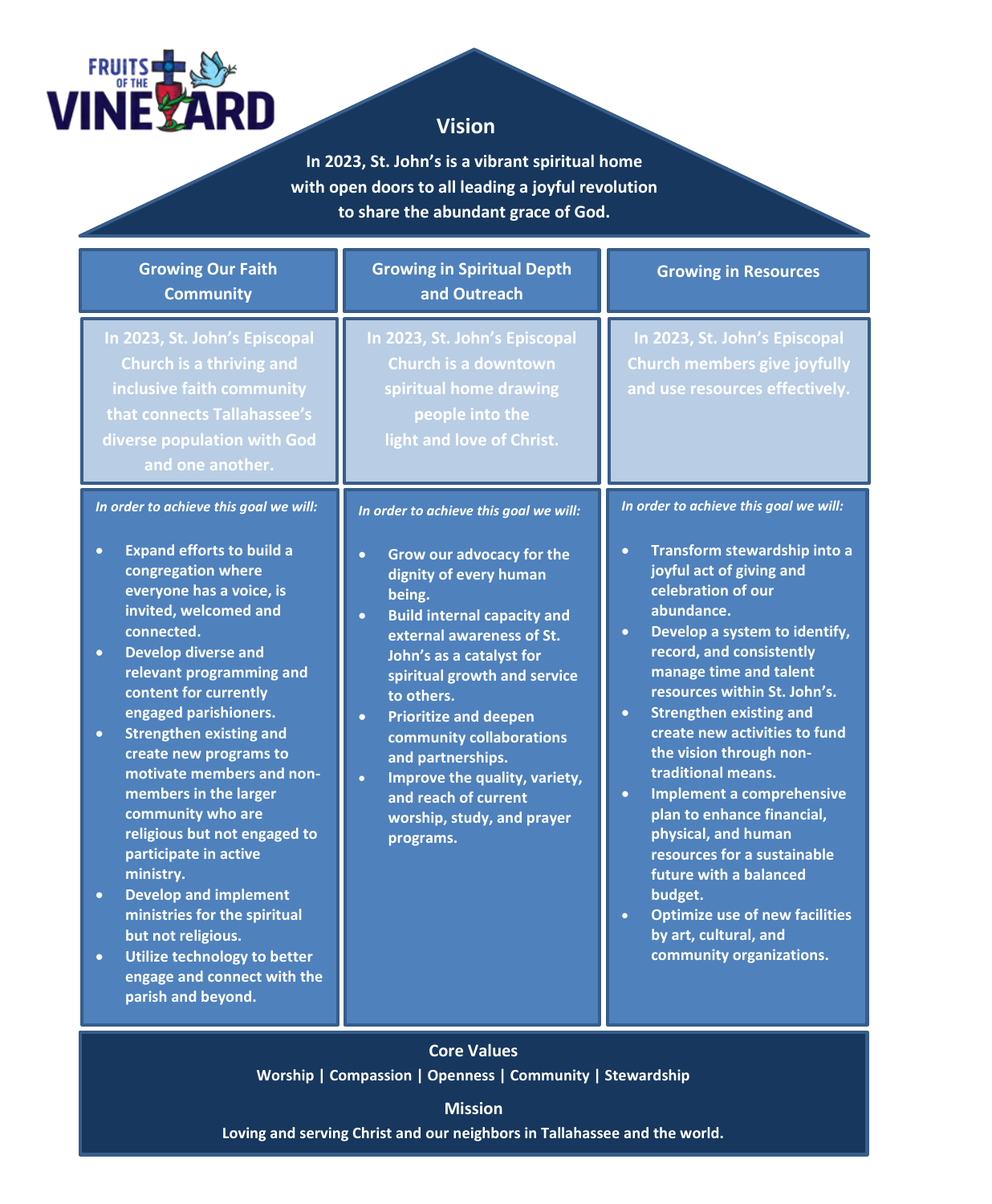Our Vision:

In 2023, St. John's is a vibrant spiritual home with open doors to all leading a joyful revolution to share the abundant grace of God.

#### **GOAL 1**

**Growing our Faith Community**

**In 2023, St. John's Episcopal Church is a thriving and inclusive faith community that connects Tallahassee's diverse population with God and one another.**

#### **STRATEGIES**

- A. Expand efforts to build a congregation where everyone has a voice, is invited, welcomed and connected.
- B. Develop diverse and relevant programming and content for currently engaged parishioners.
- C. Strengthen existing and create new programs to motivate members and nonmembers in the larger community who are religious but not engaged to participate in active ministry.
- D. Develop and implement ministries for the spiritual but not religious.
- E. Utilize technology to better engage and connect with the parish and beyond.

#### **INITIATIVES**

- 1. Rebrand Sunday school as a more intimate, youth-led program to explore Christian themes and teenage-hood.
- 2. Establish the premier youth leadership program to harness the wisdom of youth.
- 3. Support a weekly Bible Study/snack time in outreach to our downtown neighbors (homeless and otherwise).
- 4. Assess our consistent use of social media and increase our visibility through other channels (Tumblr, Instagram, Twitter, etc.).
- 5. Host local schools and organizations to enhance adult education offerings (e.g. Olli, TCC, FAMU, FSU, Senior Center)
- 6. Initiate a "faithful writers" series perhaps in partnership with local universities - to bring writers/poets to St. John's for reading, classes, etc.
- 7. Enhance the quality and availability of pastoral care ministries, including strengthening visitation ministry for the homebound and senior care facilities.
- 8. Educate and inform parishioners concerning the ACS/My St. John's database and mobile app.
- 9. Publish a weekly/monthly podcast with news, music, sermons, interviews, etc. from St. John's.
- 10. Expand the reach of main Sunday services and classes by providing a live video stream via Internet to allow remote members and non-members the ability to worship and learn even if they are not in the physical church; to be recorded and available on the website for further viewing.
- 11. Investigate inviting Grace Mission to join us quarterly.
- 12. Find ways to involve our in-town neighbors to participate in activities such as candlelight walking tours.
- 13. Enhance communication between adult education and outreach.
- 14. Survey interests of parish on programming topics.
- 15. Create a pool of volunteer videographers and photographers to record and disseminate St. John's activities to the community.
- 16. Be more intentional about inviting youth to appropriate church services.
- 17. Strengthen our Westminster Oaks ministry by getting more people involved.
- 18. Establish a book/movie review club that addresses spiritual issues for those who may or may not attend community churches.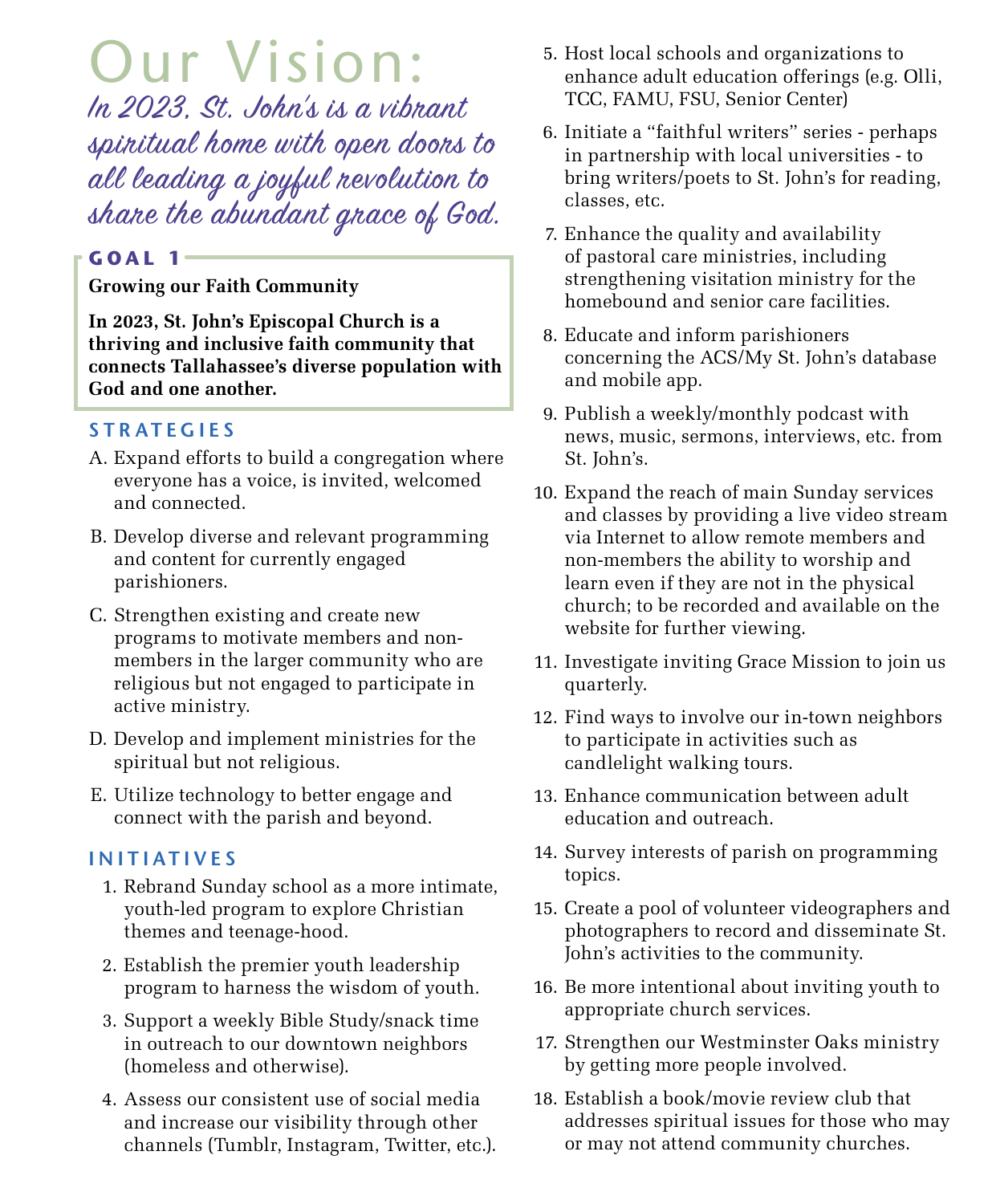- 19. Review/refresh core values descriptions and communicate inclusivity.
- 20. Improve follow-up with Growing in Grace participants and new members to assist with "finding a place" in our community.
- 21. Enhance quality of technology, build applications and social media presence.
- 22. Invest in building more captivating and faith-based programs for the youth.

#### **GOAL 2**

#### **Growing in Spiritual Depth and Outreach**

**In 2023, St. John's Episcopal Church is a downtown spiritual home drawing people into the light and love of Christ.**

#### **STRATEGIES**

- A. Grow our advocacy for the dignity of every human being.
- B. Build internal capacity and external awareness of St. John's as a catalyst for spiritual growth and service to others.
- C. Prioritize and deepen community collaborations and partnerships.
- D. Improve the quality, variety, and reach of current worship, study, and prayer programs.

#### **INITIATIVES**

- 1. Explore founding a Center for Christian Spirituality at which members and nonmembers alike could be fed spiritually.
- 2. Promote engagement, communication, and partnership with area African-American churches.
- 3. Align support for our companion parish, San Pedro Apostol, to help implement their plans to improve the church garden, provide breakfast to the poor, and modify the worship space to accommodate their growing congregation.
- 4. Organize a St. John's Day of Service.
- 5. Expand, enrich, and evaluate mentoring, including growing the existing mentor program to include middle and high school students at various Leon County schools.
- 6. Explore expanding the Living Waters Program by helping other U.S. churches install and maintain community water treatment systems in their companion churches in Cuba.
- 7. Explore partnering with local business and/or social service agencies to develop a program to provide showers and laundry for those downtown neighbors without access to such.
- 8. Open discussion with Grace Mission about coordinating help for the homeless.
- 9. Expand the Visioning the Vineyard initiative, a Full Summer, by implementing a canned food drive during the month of May to supplement the meal assembly held on the first Saturday of June.
- 10. Expand adult education small groups for theological study.
- 11. Locate a safe space for music creativity, support and collaboration with LGBTQ+ individuals in our community.
- 12. Create a vetted clearinghouse for outreach volunteer opportunities on St. John's website or My St. John's.
- 13. Develop and implement contemplative practices as a spiritual opportunity.
- 14. Maximize collaboration between St. John's and other places of worship, such as Temple Israel and the local Muslim communities.
- 15. Assess interest in/need for developing a program for helping veterans and their families.
- 16. Grow team of trained spiritual directors (clergy and lay leaders) who offer ongoing spiritual support to St. John's members and community.
- 17. Expand existing worship, study, and prayer programs to accommodate working professionals and parents (more evening and weekend options).
- 18. Explore expanding and diversifying foyers and develop small group spirituality circles for members to grow in depth of faith.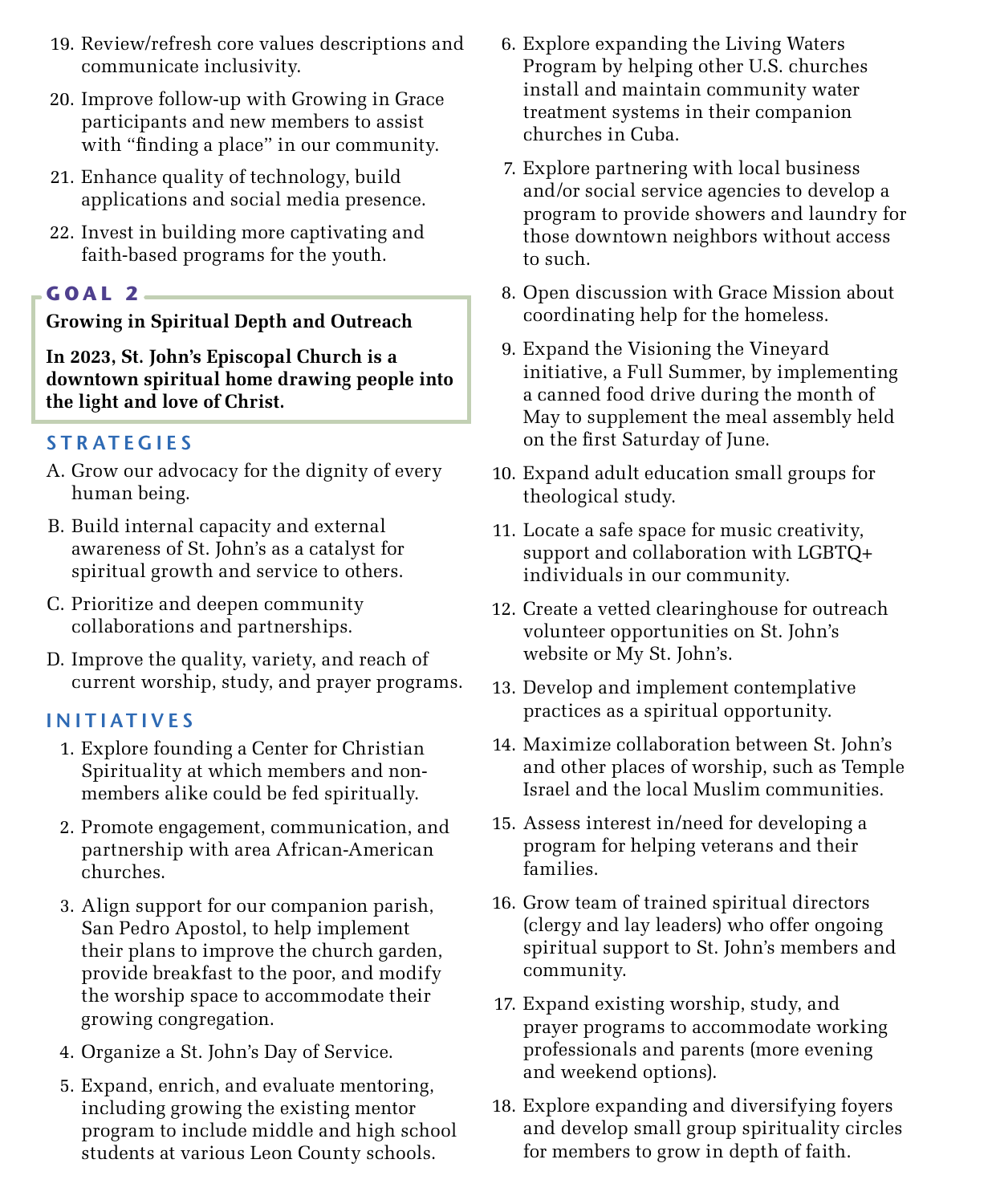- 19. Assess needs and interest for a parishwide wellness program (possibly Living Compass). Develop, implement, and deliver it to our parish, others in town, other faith communities, and business organizations.
- 20. Create an educational offering for parents of LGBTQ+ youth so they can share experiences, seek support, and therefore support their children.
- 21. Create afterschool choir program at St. John's to serve the church and greater community.

## **GOAL 3**

#### **Growing in Resources**

**In 2023, the members St. John's Episcopal Church give joyfully and use resources effectively.**

#### **STRATEGIES**

- A. Transform stewardship into a joyful act of giving and celebration of our abundance.
- B. Develop a system to identify, record, and consistently manage time and talent resources within St. John's.
- C. Strengthen existing and create new activities to fund the vision through non-traditional means.
- D. Implement a comprehensive plan to enhance financial, physical, and human resources for a sustainable future with a balanced budget.
- E. Optimize use of new facilities by arts, cultural, and community organizations.

#### **INITIATIVES**

- 1. Implement and publicize text giving at St. John's (text STJOHNS to 732-56).
- 2. Develop a staffing plan that aligns long-term budgeting with implementation of the Fruits of the Vineyard strategic plan.
- 3. Invite a large group of representatives of arts/cultural/community organizations to a post-construction event to show them our new facilities, familiarize them with the availability of the facilities.
- 4. Partner with the St. John's Foundation to implement strategies for planned giving to the 1829 Legacy Society.
- 5. Evaluate budget process and consider moving timeline to early summer.
- 6. Make progress toward achieving a consistent balanced budget year-to-year.
- 7. Support Foundation in a fundraising event, such as a sports tournament, that helps build awareness and funds for the Foundation in its support of the Church.
- 8. Coordinate a parish work day to do maintenance work on St. John's grounds and buildings.
- 9. Reorient the congregation to the stewardship needs in our parish by hosting a day of shadowing and exploring all the ministries (large and small) of our church.
- 10. Implement casual fundraising dinners for families, such as "Taco Tuesday," "Sushi Sunday," "Pizza Fridays," and "Saucy (BBQ) Saturday."
- 11. Develop and implement a time and talent system to identify and organize ways for everyone to get involved with the various ministries and services at St. John's.
- 12. Put in place a plan to recognize and thank those who routinely offer their time and talent to our church and the community.
- 13. Create a space and guidelines for exhibiting local art on campus.
- 14. Develop, implement, and fund a marketing plan to promote the entire campus for potential meeting space for arts, cultural, and community organizations.
- 15. Explore and evaluate the benefits and risks of land lease opportunities with private developers.
- 16. Complete construction and aspire to retire the debt on Phase I For All the Saints' construction.
- 17. Initiate planning for Phase 2 construction and fundraising For All the Saints master plan.

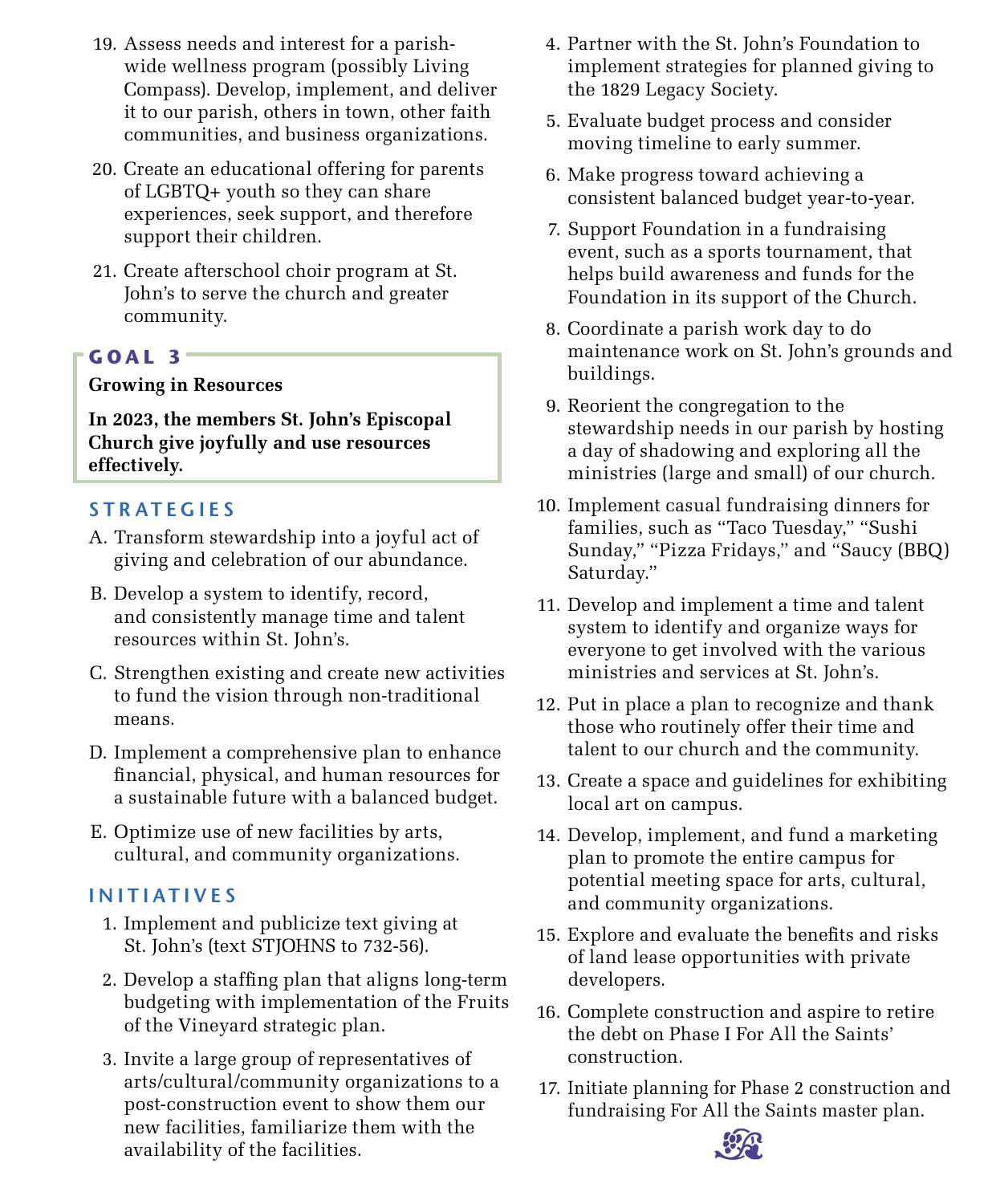

# St. John's Foundation's Mission

The Foundation's purpose is to support the activities of St. John's Episcopal Church in its mission with the following, while growing and protecting its endowment: to protect the building and grounds, to fund special projects for Christian ministry, to promote Christian education, and to support worship and music.



#### **St. John's Foundation's Long Range Vision**

By 2029, St. John's Foundation will have 200 members of the St. John's Episcopal Church 1829 Legacy Society.

#### **St. John's Foundation's 5-Year Vision**

By 2023, the Foundation will have inspired the congregation to give joyfully for the future well-being of St. John's Episcopal Church.

#### **GOAL 1**

**St. John's Foundation is known throughout the church as a trusted partner in mission and ministry.**

#### **STRATEGIES**

- A. Build awareness, understanding, and support through communication.
	- 1. Continue to explore and expand ways to communicate Legacy and Cornerstone giving opportunities.
	- 2. Enhance visibility of Foundation-funded projects.
	- 3. Recognize Legacy Society members in the Annual Report and/or Chimes annually.
	- 4. Recognize new Cornerstone givers in the Annual Report and/or Chimes annually.
	- 5. Update the 1829 Legacy Society information portfolio annually.
	- 6. Explore the possibility of a Spring parishwide mailing inviting parish members to join the 1829 Legacy Society.
- B. Partner with the church to educate the congregation about the Foundation's role in all elements of stewardship.
	- 1. Host a Sunday breakfast forum on St. John's Sunday.
	- 2. Update Vestry on a periodic basis.
	- 3. Host a booth for the Foundation at the Ministry Fair.
	- 4. Coordinate with the Adult Education Commission to help plan educational opportunities.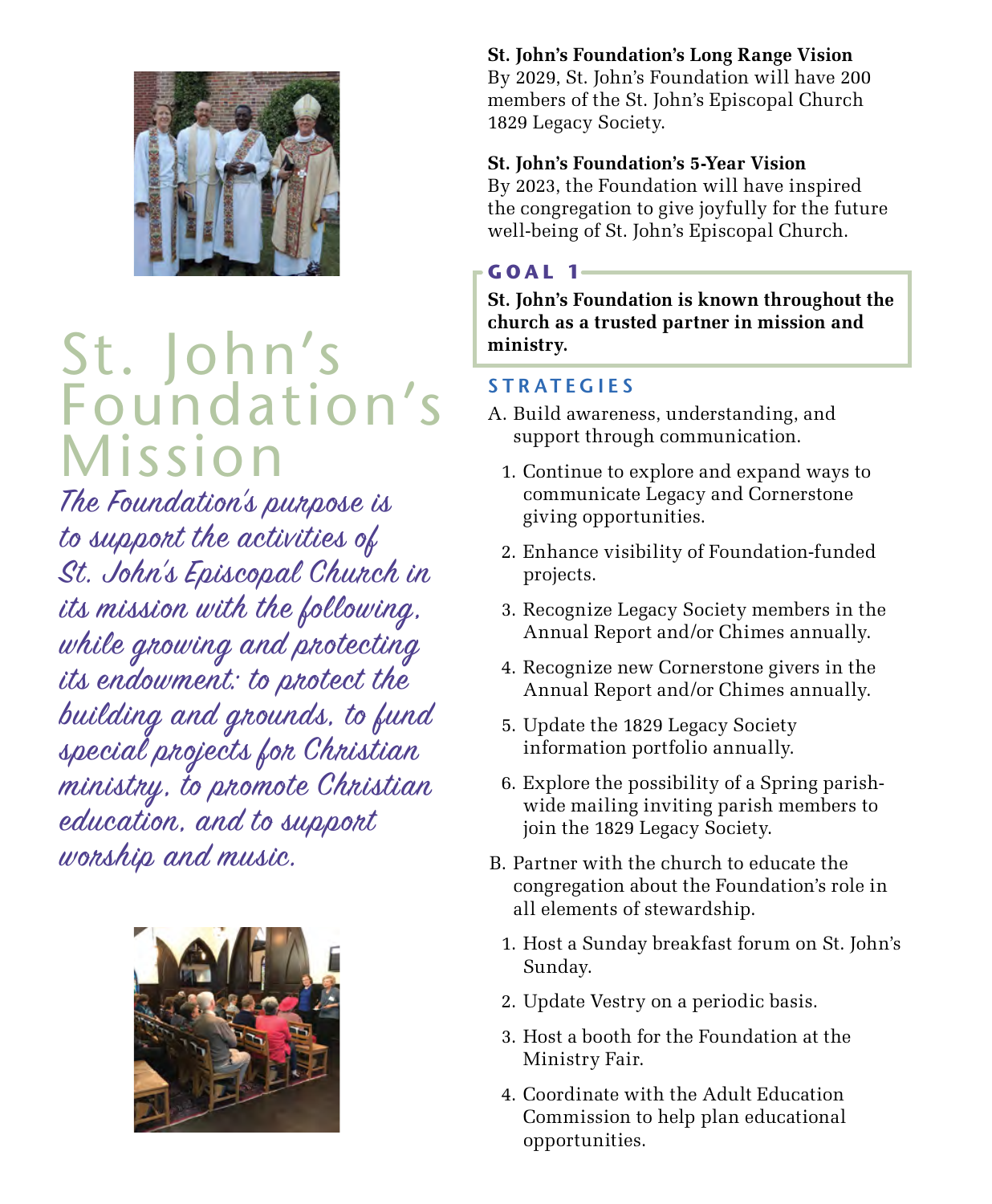- C. Build trust and confidence in the stability of the Foundation and the church.
	- 1. Partner with the church to produce an annual report.
	- 2. Plan donor appreciation events.

# **GOAL 2**

**St. John's Foundation's sustainability is ensured through ongoing strategic thinking about the future.**

# **STRATEGIES**

- A. Review and monitor investments and investment management for portfolio growth.
	- 1. Finance and Investment Committee continue quarterly meetings with investment manager.
- B. Review Foundation bylaws to ensure they are consistent with the Foundation's strategic plan.
	- 1. Develop and adopt a philosophy for selection and succession planning for Foundation board membership.
	- 2. Consider developing a procedure allowing for parish nominations for board positions.
- C. Attract, retain and develop the talent and expertise necessary to accomplish the Foundation's mission and vision.
	- 1. Explore opportunities for lay and clergy leadership development.
	- 2. Conduct a board orientation for new members.
	- 3. Equip board members to tell the Foundation's story and to invite parishioners to make a planned gift.
- D. Explore new fundraising opportunities.
	- 1. Explore possibilities of a fundraiser to cover operating costs.
	- 2. Assess expanding promotion of non-legacy gifts.

# **GOAL 3**

**Through partnership with St. John's Episcopal Church, St. John's Foundation is a model of best practices in building and managing endowments.**

# **STRATEGIES**

- A. Research and consider relevant best practices of successful Church/Foundation partnerships.
	- 1. Work with Foundation and Vestry leadership to clarify a procedure for communicating Vestry project priorities and available Foundation resources.
	- 2. Maximize benefit of Consortium of Endowed Parishes membership by encouraging Board members to attend annual conference.
- B. Learn more from other endowments modeling best practices.
	- 1. Research generational giving habits, behaviors, and trends.